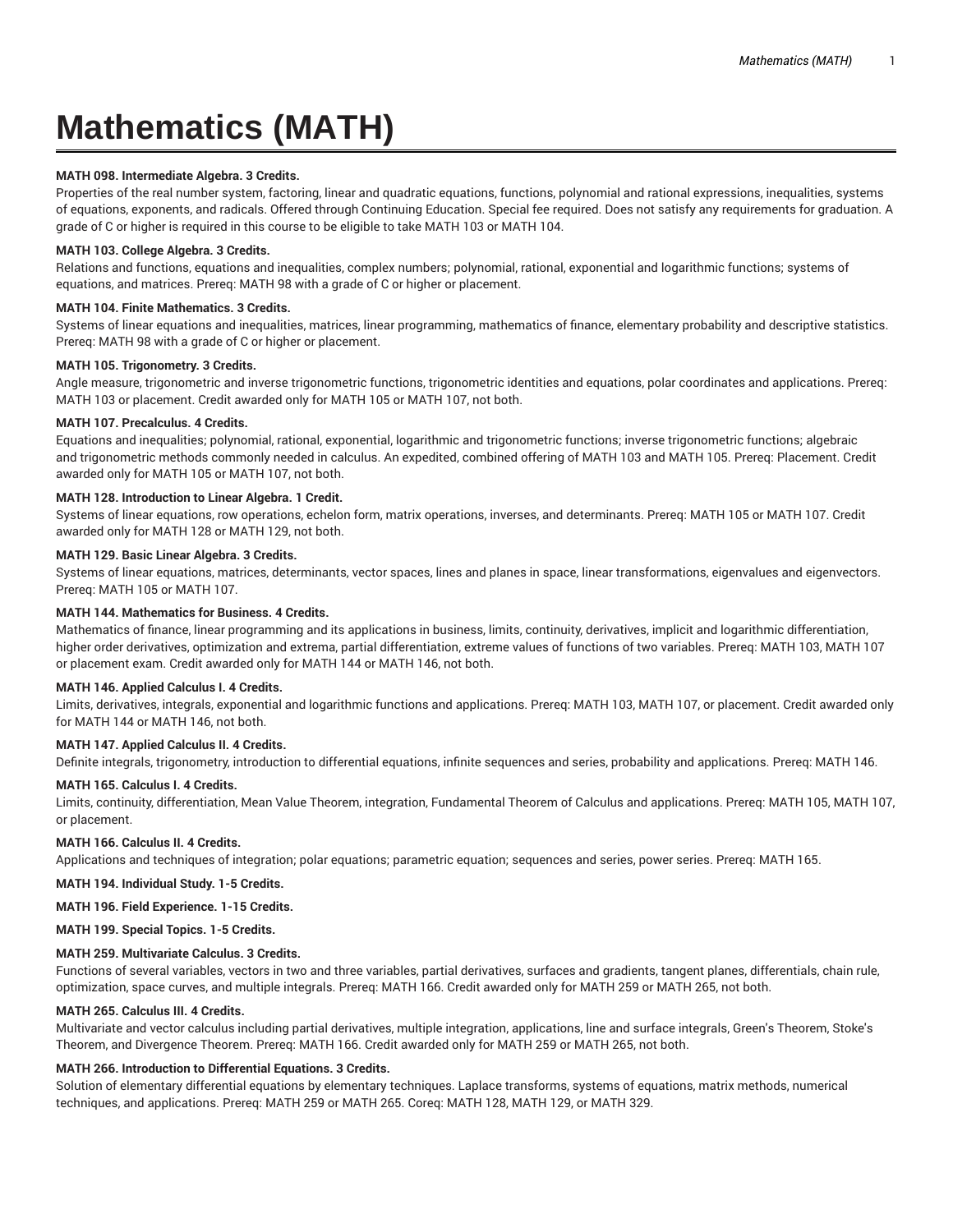# **MATH 270. Introduction to Abstract Mathematics. 3 Credits.**

Sets, symbolic logic, propositions, quantifiers, methods of proof, relations and functions, equivalence relations, math induction and its equivalents, infinite sets, cardinal numbers, number systems. Prereq: MATH 166.

**MATH 291. Seminar. 1-3 Credits.**

**MATH 294. Individual Study. 1-5 Credits.**

**MATH 299. Special Topics. 1-5 Credits.**

# **MATH 329. Intermediate Linear Algebra. 3 Credits.**

Vector spaces over real and complex numbers, matrices, determinants, linear transformations, eigenvalues and eigenvectors, Cayley-Hamilton Theorem, inner product spaces, selected topics and applications. Prereq: MATH 129 and MATH 165.

# **MATH 346. Metric Space Topology. 3 Credits.**

Various metrics on Euclidean spaces, metric spaces, open and closed sets, limit points and convergence, Bolzano Weierstrass Theorem, (uniformly) continuous functions, connected spaces, compact spaces and the Heine Borel Theorem, sequence of functions. Prereq: MATH 270.

#### **MATH 374. Special Problems In Mathematics. 1 Credit.**

Diverse and challenging mathematical problems are considered with the intent of preparing the student for the Putnam Mathematics competition. May be repeated for credit. Pass/Fail only. Prereq: MATH 270.

#### **MATH 376. Actuarial Exam Study. 1 Credit.**

Selected material from calculus, linear algebra, numerical analysis, and other areas that appear on national actuarial exams. May be repeated for credit. Pass/Fail only. Prereq: MATH 266 and MATH 429.

**MATH 379. Study Tour Abroad. 1-6 Credits.**

**MATH 391. Seminar. 1-3 Credits.**

**MATH 392. Study Abroad. 1-15 Credits.**

**MATH 394. Individual Study. 1-5 Credits.**

**MATH 399. Special Topics. 1-5 Credits.**

#### **MATH 420. Abstract Algebra I. 3 Credits.**

Groups, permutations, quotient groups, homomorphisms, rings, ideals, integers. Prereq: MATH 270 and MATH 329. {Also offered for graduate credit see MATH 620.}.

## **MATH 421. Abstract Algebra II. 3 Credits.**

Division rings, integral domains, fields, field extensions, Galois Theory. Prereq: MATH 420. {Also offered for graduate credit - see MATH 621.}.

#### **MATH 429. Linear Algebra. 3 Credits.**

Vector spaces, linear transformations, eigenvalues and eigenvectors, canonical forms, inner product spaces, and selected applications. Prereq: MATH 270. {Also offered for graduate credit - see MATH 629.}.

#### **MATH 430. Graph Theory. 3 Credits.**

Graphs and directed graphs, graph models, subgraphs, isomorphisms, paths, connectivity, trees, networks, cycles, circuits, planarity, Euler's formula, matchings, bipartite graphs, colorings, and selected advanced topics. Prereq: MATH 270. {Also offered for graduate credit - see MATH 630.}.

#### **MATH 436. Combinatorics. 3 Credits.**

Recurrence relations, formal power series, generating functions, exponential generating functions, enumeration, binomial coefficients and identities, hypergeometric functions, Ramsey theory, Sterling and Eulerian numbers. Prereq: MATH 270. {Also offered for graduate credit - see MATH 636.}.

#### **MATH 439. Topics in Algebra and Discrete Mathematics. 3 Credits.**

Advanced topics in algebra and discrete mathematics. Topics may vary but may include: algebraic geometry, factorization, partially ordered sets, and/ or coding theory. Prereq: MATH 420 or MATH 430 or MATH 436. {Also offered for graduate credit - See MATH 639}.

#### **MATH 440. Axiomatic Geometry. 3 Credits.**

Hilbert's axioms for Euclidean geometry, projective geometry, history of parallel axiom, hyperbolic geometry, elliptic geometry. Prereq: MATH 270. {Also offered for graduate credit - see MATH 640.}.

# **MATH 442. Introduction to Topology. 3 Credits.**

Basic Point-Set Topology: Topological Spaces, Open/Closed Sets, Continuity, Connectedness, Compactness; Surfaces: Classification, Basic Invariants; Introduction to Homology; Applications: Brouwer's Fix-Point Theorem, Ham and Sandwich Theorem. Prereq: MATH 346. {Also offered for graduate credit - see MATH 642.}.

# **MATH 443. Differential Geometry. 3 Credits.**

Local and global geometry of plane curves, local geometry of hypersurfaces, global geometry of hypersurfaces, geometry of lengths and distances. Prereq: MATH 265 and MATH 346. {Also offered for graduate credit - see MATH 643.}.

# **MATH 449. Topics in Topology and Geometry. 3 Credits.**

Topics will vary and may include: Riemannian Geometry, Symplectic Topology, Dynamical Systems on Manifolds, Hamiltonian Systems, Geometric Group Theory, Descriptive Set Theory. Prereq: MATH 442 or MATH 443. {Also offered for graduate credit - See MATH 649}.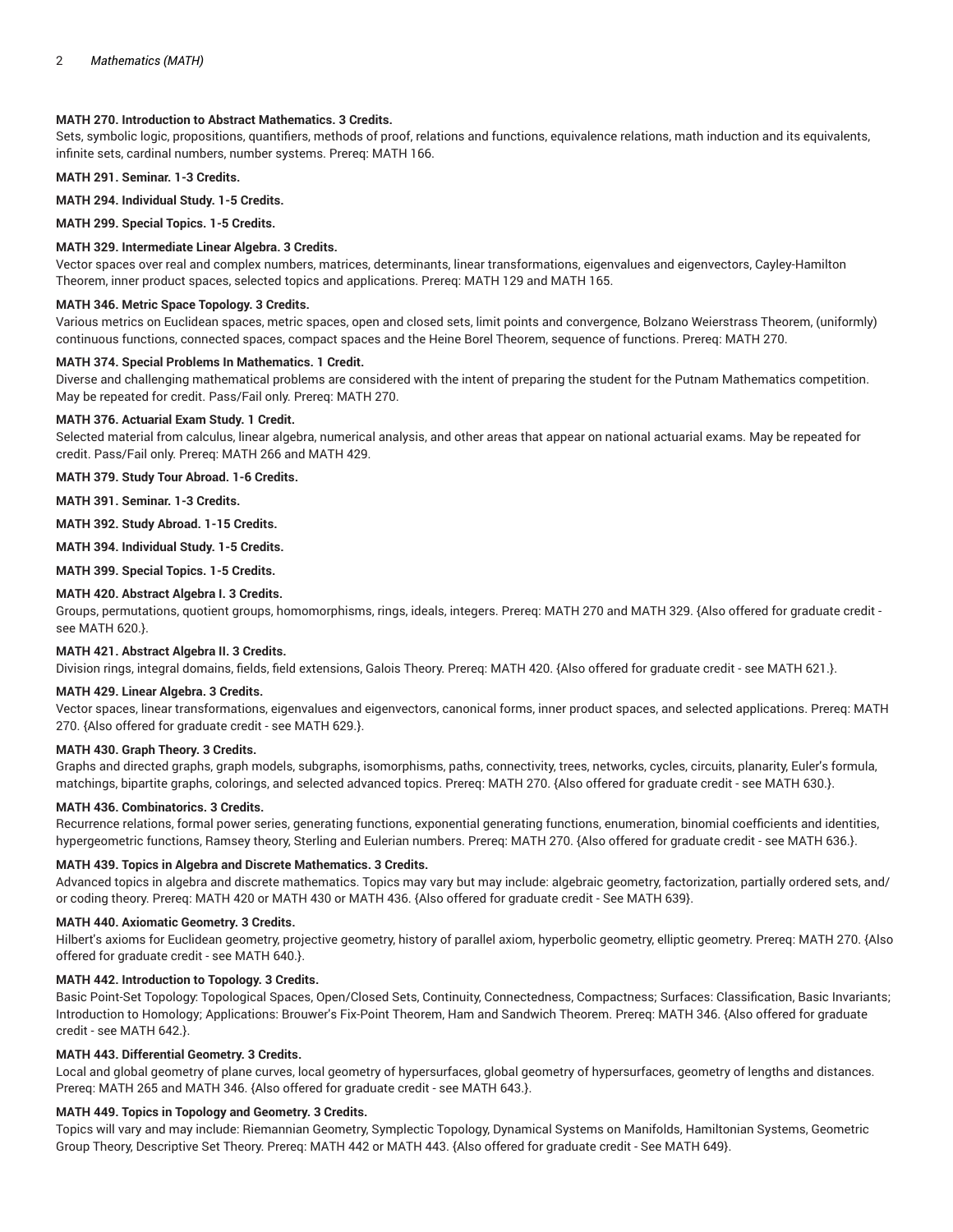# **MATH 450. Real Analysis I. 3 Credits.**

Differentiation and Riemann integration in the real numbers. Sequences and series of functions; uniform convergence and power series. Prereq: MATH 346. {Also offered for graduate credit - see.MATH 650.}.

# **MATH 451. Real Analysis II. 3 Credits.**

Riemann integration, spaces of continuous functions, convergence theorems, multiple integration and Fubini's Theorem and selected topics. Prereq: MATH 450.{Also offered for graduate credit - see MATH 651.}.

## **MATH 452. Complex Analysis. 3 Credits.**

Complex number systems, analytic and harmonic functions, elementary conformal mapping, integral theorems, power series, Laurent series, residue theorem, and contour integral. Prereq: MATH 265 and MATH 270. {Also offered for graduate credit - see MATH 652.}.

# **MATH 453. Introduction to Lebesgue Measure. 3 Credits.**

Definition of Lebesgue measure. Measurable and Lebesgue integrable functions. Introduction to Lp spaces. Prereq: MATH 450. {Also offered for graduate credit - see MATH 653}.

# **MATH 454. Introduction to Functional Analysis. 3 Credits.**

Functional analysis in sequence spaces. Standard sequence spaces and dual spaces. Hahn-Banach Theorem. Operators on sequences spaces. Prereq: MATH 346. {Also offered for graduate credit - See MATH 654}.

## **MATH 459. Topics in Analysis. 3 Credits.**

Topics will vary and may include: Harmonic Analysis, Dynamical Systems, Fractals, Distribution Theory, and Approximation Theory. Prereq: MATH 450. {Also offered for graduate credit - See MATH 659.}.

## **MATH 460. Intensive Mathematica. 1 Credit.**

Thorough overview of the general purpose mathematical software MATHEMATICA: numerical and symbolic calculations for algebra and linear algebra, single and multivariable calculus, ordinary and partial differential equations, 2D- and 3D-graphics, animation, word processing. Prereq: MATH 259 or MATH 265. {Also offered for graduate credit - see MATH 660.}.

# **MATH 472. Number Theory. 3 Credits.**

Properties of integers, number theoretic functions, quadratic residues, continued fractions, prime numbers and their distribution, primitive roots. Prereq: MATH 270. {Also offered for graduate credit - see MATH 672.}.

#### **MATH 473. Cryptology. 3 Credits.**

Cryptography and cryptanalysis of ciphers. Discrete logarithms, Diffie-Hellman key exchange, the RSA cryptosystem, elliptic curve cryptography, and selected topics. Prereq: MATH 420 or MATH 472. {Also offered for graduate credit - see MATH 673.}.

#### **MATH 478. History of Mathematics. 3 Credits.**

Historical considerations emphasizing the source of mathematical ideas, growth of mathematical knowledge, and contributions of some outstanding mathematicians. Prereq: MATH 270. {Also offered for graduate credit - see MATH 678.}.

#### **MATH 480. Applied Differential Equations. 3 Credits.**

Method of power series and method of Frobenius, oscillation theorems, special functions (Bessel functions and Legendre functions), linear systems including the exponential matrix. Sturm-Liouville and phase plane analysis as time permits. Prereq: MATH 266. {Also offered for graduate credit - see MATH 680.}.

#### **MATH 481. Fourier Analysis. 3 Credits.**

Discrete and continuous Fourier transforms, Fourier series, convergence and inversion theorems, mean square approximation and completeness, Poisson summation, Fast-Fourier transform. Prereq: MATH 265. {Also offered for graduate credit - see MATH 681.}.

#### **MATH 483. Partial Differential Equations. 3 Credits.**

First and second order partial differential equations, classification, examples, solution methods for the wave, diffusion, and Laplace equations, causality and energy, boundary value problems, separation of variables, Green's identities, Green's functions. Prereq: MATH 266 and either MATH 270 or Math 329. {Also offered for graduate credit - see MATH 683.}.

## **MATH 484. Mathematical Methodsof Biological Processes. 3 Credits.**

This course provides an introduction to mathematical methods in biology. Prereq: MATH 266. {Also offered for graduate credit - see MATH 684.}.

## **MATH 485. Topics in Applied Mathematics. 3 Credits.**

Topics will vary and may include: Models in Biology and Finance, Network Theory, Calculus of Variation, Stochastic Calculus, Integral Transforms, Control Theory, and Parameter Estimation. Prereq: MATH 483. {Also offered for graduate credit - See MATH 685.}.

## **MATH 488. Numerical Analysis I. 3 Credits.**

Numerical solution of nonlinear equations, interpolation, numerical integration and differentiation, numerical solution of initial value problems for ordinary differential equations. Prereq: MATH 266. {Also offered for graduate credit - see MATH 688.}.

#### **MATH 489. Numerical Analysis II. 3 Credits.**

Numerical solutions of linear and nonlinear systems, eigenvalue problems for matrices, boundary value problems for ordinary differential equations, selected topics. Prereq: MATH 329, MATH 488. {Also offered for graduate credit - see MATH 689.}.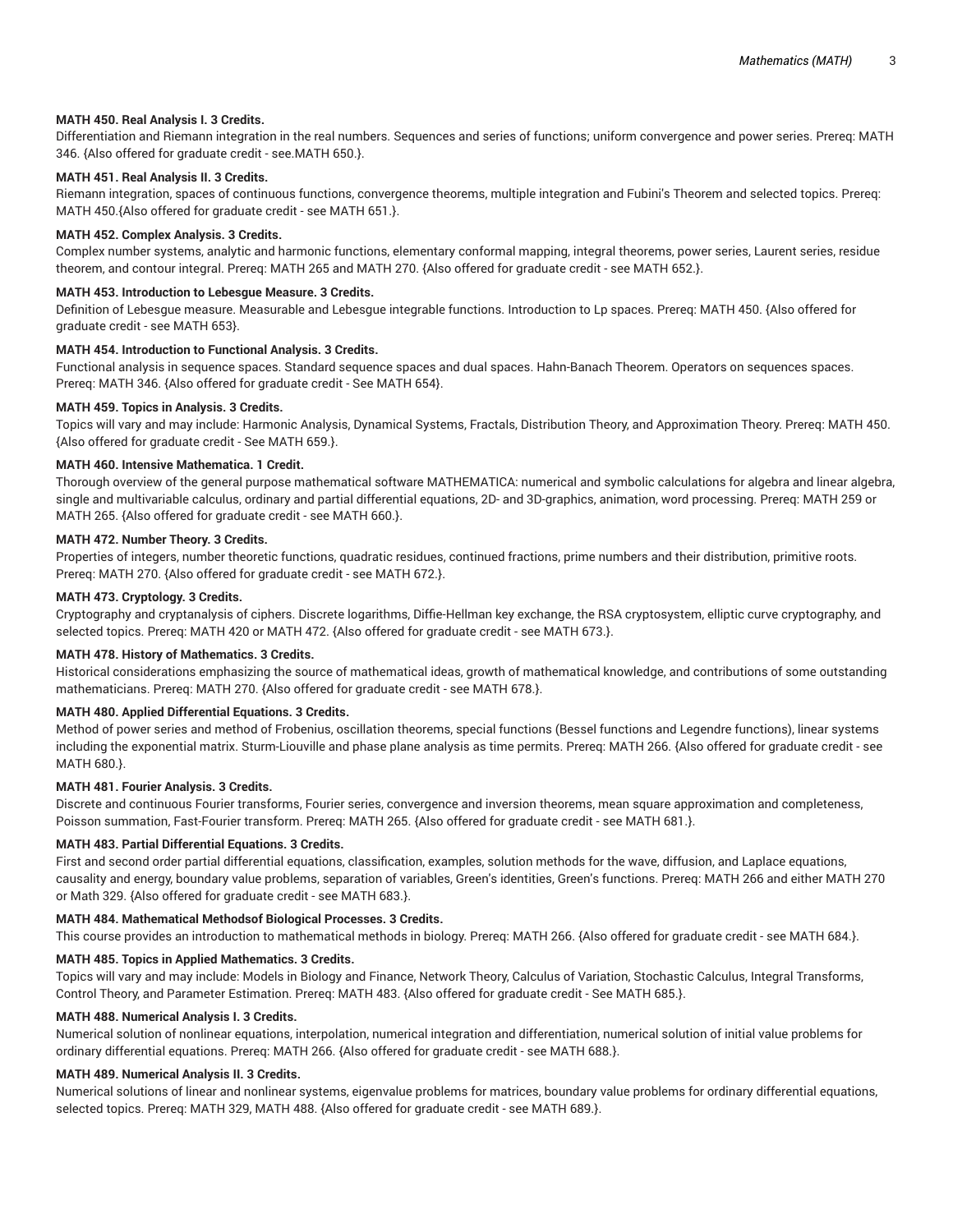#### **MATH 491. Seminar. 1-5 Credits.**

**MATH 492. Study Abroad. 1-15 Credits.**

**MATH 493. Undergraduate Research. 1-5 Credits.**

**MATH 494. Individual Study. 1-5 Credits.**

**MATH 496. Field Experience. 1-15 Credits.**

**MATH 499. Special Topics. 1-5 Credits.**

# **MATH 620. Abstract Algebra I. 3 Credits.**

Groups, permutations, quotient groups, homomorphisms, rings, ideals, integers. {Also offered for undergraduate credit - see MATH 420.}.

# **MATH 621. Abstract Algebra II. 3 Credits.**

Division rings, integral domains, fields, field extensions, Galois Theory. Prereq: MATH 620. {Also offered for undergraduate credit - see MATH 421.}.

#### **MATH 629. Linear Algebra. 3 Credits.**

Vector spaces, linear transformations, eigenvalues and eigenvectors, canonical forms, inner product spaces, and selected applications. {Also offered for undergraduate credit - see MATH 429.}.

#### **MATH 630. Graph Theory. 3 Credits.**

Graphs and directed graphs, graph models, subgraphs, isomorphisms, paths, connectivity, trees, networks, cycles, circuits, planarity, Euler's formula, matchings, bipartite graphs, colorings, and selected advanced topics. {Also offered for undergraduate credit - see MATH 430.}.

#### **MATH 636. Combinatorics. 3 Credits.**

Recurrence relations, formal power series, generating functions, exponential generating functions, enumeration, binomial coefficients and identities, hypergeometric functions, Ramsey theory, Sterling and Eulerian numbers. {Also offered for undergraduate credit - see MATH 436.}.

# **MATH 639. Topics in Algebra and Discrete Mathematics. 3 Credits.**

Advanced topics in algebra and discrete mathematics. Topics may vary but may include: algebraic geometry, factorization, partially ordered sets, and/ or coding theory. {Also offered for undergraduate credit. See MATH 439.}.

#### **MATH 640. Axiomatic Geometry. 3 Credits.**

Hilbert's axioms for Euclidean geometry, projective geometry, history of parallel axiom, hyperbolic geometry, elliptic geometry. {Also offered for undergraduate credit - see MATH 440.}.

## **MATH 642. Introduction to Topology. 3 Credits.**

Basic Point-Set Topology: Topological Spaces, Open/Closed Sets, Continuity, Connectedness, Compactness; Surfaces: Classification, Basic Invariants; Introduction to Homology; Applications: Brouwer's Fix-Point Theorem, Ham and Sandwich Theorem. {Also offered for undergraduate credit - see MATH 442.}.

# **MATH 643. Differential Geometry. 3 Credits.**

Local and global geometry of plane curves, local geometry of hypersurfaces, global geometry of hypersurfaces, geometry of lengths and distances. {Also offered for undergraduate credit - see MATH 443.}.

# **MATH 649. Topics in Topology and Geometry. 3 Credits.**

Topics will vary and may include: Riemannian Geometry, Symplectic Topology, Dynamical Systems on Manifolds, Hamiltonian Systems, Geometric Group Theory, Descriptive Set Theory. {Also offered for undergraduate credit - See MATH 449}.

#### **MATH 650. Real Analysis I. 3 Credits.**

Differentiation and Riemann integration in the real numbers. Sequences and series of functions; uniform convergence and power series. {Also offered for undergraduate credit - see MATH 450.}.

#### **MATH 651. Real Analysis II. 3 Credits.**

Riemann integration, spaces of continuous functions, convergence theorems, multiple integration and Fubini's Theorem and selected topics. Prereq: MATH 650. {Also offered for undergraduate credit - see MATH 451.}.

#### **MATH 652. Complex Analysis. 3 Credits.**

Complex number systems, analytic and harmonic functions, elementary conformal mapping, integral theorems, power series, Laurent series, residue theorem, and contour integral. {Also offered for undergraduate credit - see MATH 452.}.

# **MATH 653. Introduction to Lebesgue Measure. 3 Credits.**

Definition of Lebesgue measure. Measurable and Lebesgue integrable functions. Introduction to Lp spaces. {Also offered for undergraduate credit see MATH 453}.

#### **MATH 654. Introduction to Functional Analysis. 3 Credits.**

Functional analysis in sequence spaces. Standard sequence spaces and dual spaces. Hahn-Banach Theorem. Operators on sequences spaces. {Also offered for undergraduate credit - See MATH 454}.

#### **MATH 659. Topics in Analysis. 3 Credits.**

Topics will vary and may include: Harmonic Analysis, Dynamical Systems, Fractals, Distribution Theory, and Approximation Theory. {Also offered for undergraduate credit - See MATH 459.}.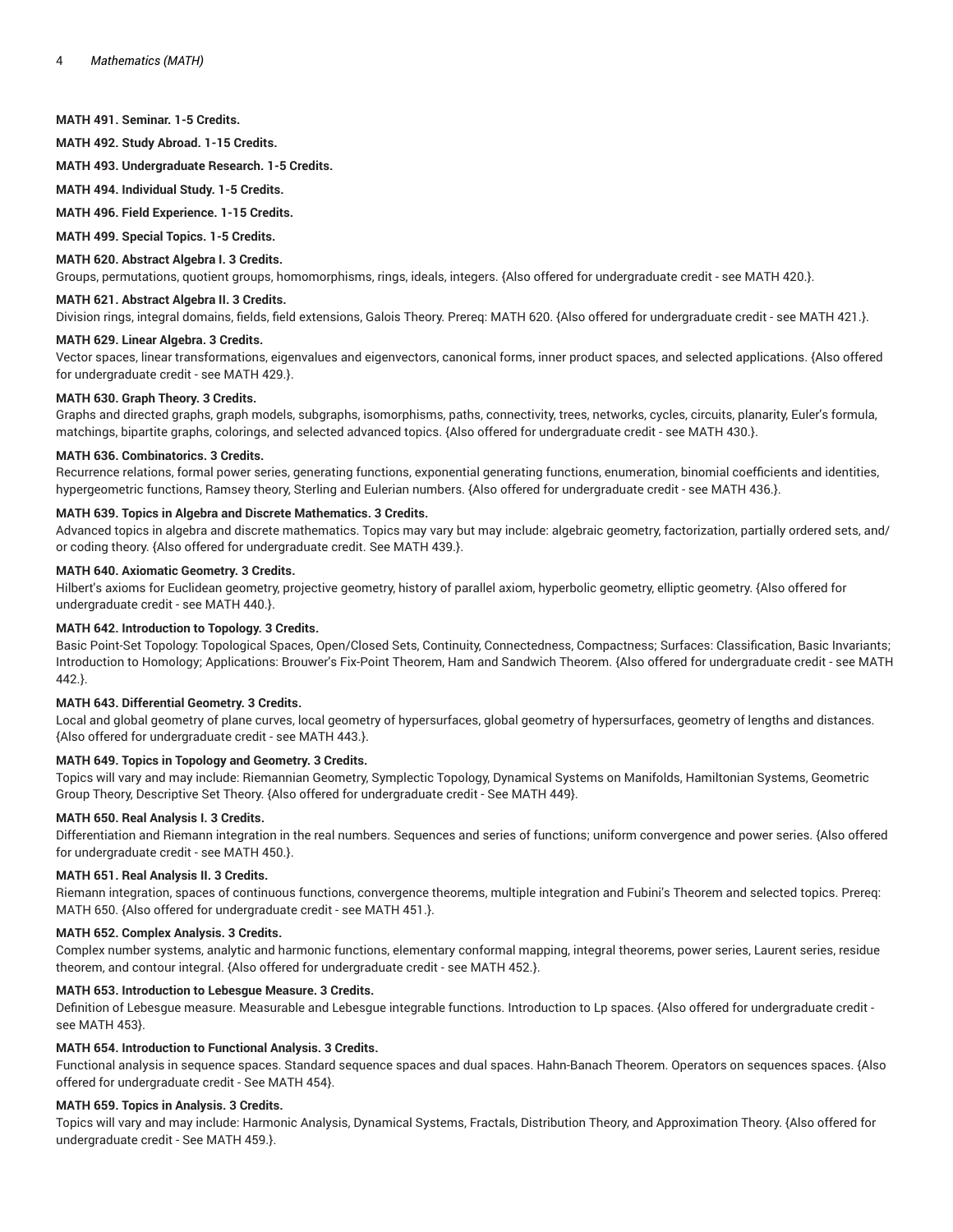# **MATH 660. Intensive Mathematica. 1 Credit.**

Thorough overview of the general purpose mathematical software MATHEMATICA: numerical and symbolic calculations for algebra and linear algebra, single and multivariable calculus, ordinary and partial differential equations, 2D- and 3D-graphics, animation, word processing. {Also offered for undergraduate credit - see MATH 460.}.

### **MATH 672. Number Theory. 3 Credits.**

Properties of integers, number theoretic functions, quadratic residues, continued fractions, prime numbers and their distribution, primitive roots. {Also offered for undergraduate credit - see MATH 472.}.

#### **MATH 673. Cryptology. 3 Credits.**

Cryptography and cryptanalysis of ciphers. Discrete logarithms, Diffie-Hellman key exchange, the RSA cryptosystem, elliptic curve cryptography, and selected topics. {Also offered for undergraduate credit - see MATH 473.}.

# **MATH 678. History of Mathematics. 3 Credits.**

Historical considerations emphasizing the source of mathematical ideas, growth of mathematical knowledge, and contributions of some outstanding mathematicians. {Also offered for undergraduate credit - see MATH 478.}.

## **MATH 680. Applied Differential Equations. 3 Credits.**

Method of power series and method of Frobenius, oscillation theorems, special functions (Bessel functions and Legendre functions), linear systems including the exponential matrix. Sturm-Liouville and phase plane analysis as time permits. {Also offered for undergraduate credit - see MATH 480.}.

#### **MATH 681. Fourier Analysis. 3 Credits.**

Discrete and continuous Fourier transforms, Fourier series, convergence and inversion theorems, mean square approximation and completeness, Poisson summation, Fast-Fourier transform. {Also offered for undergraduate credit - see MATH 481.}.

#### **MATH 683. Partial Differential Equations. 3 Credits.**

First and second order partial differential equations, classification, examples, solution methods for the wave, diffusion, and Laplace equations, causality and energy, boundary value problems, separation of variables, Green's identities, Green's functions. {Also offered for undergraduate credit see MATH 483.}.

#### **MATH 684. Mathematical Methods of Biological Processes. 3 Credits.**

This course provides an introduction to mathematical methods in biology. {Also offered for undergraduate credit - see MATH 484.}.

#### **MATH 685. Topics in Applied Mathematics. 3 Credits.**

Topics will vary and may include: Models in Biology and Finance, Network Theory, Calculus of Variation, Stochastic Calculus, Integral Transforms, Control Theory, and Parameter Estimation. {Also offered for undergraduate credit - See MATH 485.}.

#### **MATH 688. Numerical Analysis I. 3 Credits.**

Numerical solution of nonlinear equations, interpolation, numerical integration and differentiation, numerical solution of initial value problems for ordinary differential equations. {Also offered for undergraduate credit - see MATH 488.}.

#### **MATH 689. Numerical Analysis II. 3 Credits.**

Numerical solutions of linear and nonlinear systems, eigenvalue problems for matrices, boundary value problems for ordinary differential equations, selected topics. Prereq: MATH 688. {Also offered for undergraduate credit - see MATH 489.}.

# **MATH 690. Graduate Seminar. 1-3 Credits.**

**MATH 696. Special Topics. 1-5 Credits.**

#### **MATH 720. Algebra I. 3 Credits.**

Graduate level survey of algebra: rings, modules, linear algebra and selected advanced topics. Prereq or Co-req: MATH 621.

#### **MATH 721. Algebra II. 3 Credits.**

Graduate level survey of algebra: groups, fields, Galois theory, and selected advanced topics. Prereq: MATH 720.

#### **MATH 726. Homological Algebra. 3 Credits.**

An overview of the techniques of homological algebra. Topics covered will include categories and functors, exact sequences, (co)chain complexes, Mayer-Vietoris sequences, TOR and EXT. Applications to other fields will be stressed. Prereq: MATH 720.

## **MATH 732. Introduction to Bioinformatics. 3 Credits.**

An introduction to the principles of bioinformatics including information relating to the determination of DNA sequencing. Prereq: STAT 661. Crosslisted with CSCI 732 and STAT 732.

#### **MATH 746. Topology I. 3 Credits.**

Topological spaces, convergence and continuity, separation axioms, compactness, connectedness, metrizability, fundamental group and homotopy theory. Advanced topics may include homology theory, differential topology, three-manifold theory and knot theory. Prereq: MATH 642.

## **MATH 747. Topology II. 3 Credits.**

Topological spaces, convergence and continuity, separation axioms, compactness, connectedness, metrizability, fundamental group and homotopy theory. Advanced topics may include homology theory, differential topology, three-manifold theory and knot theory. Prereq: MATH 642.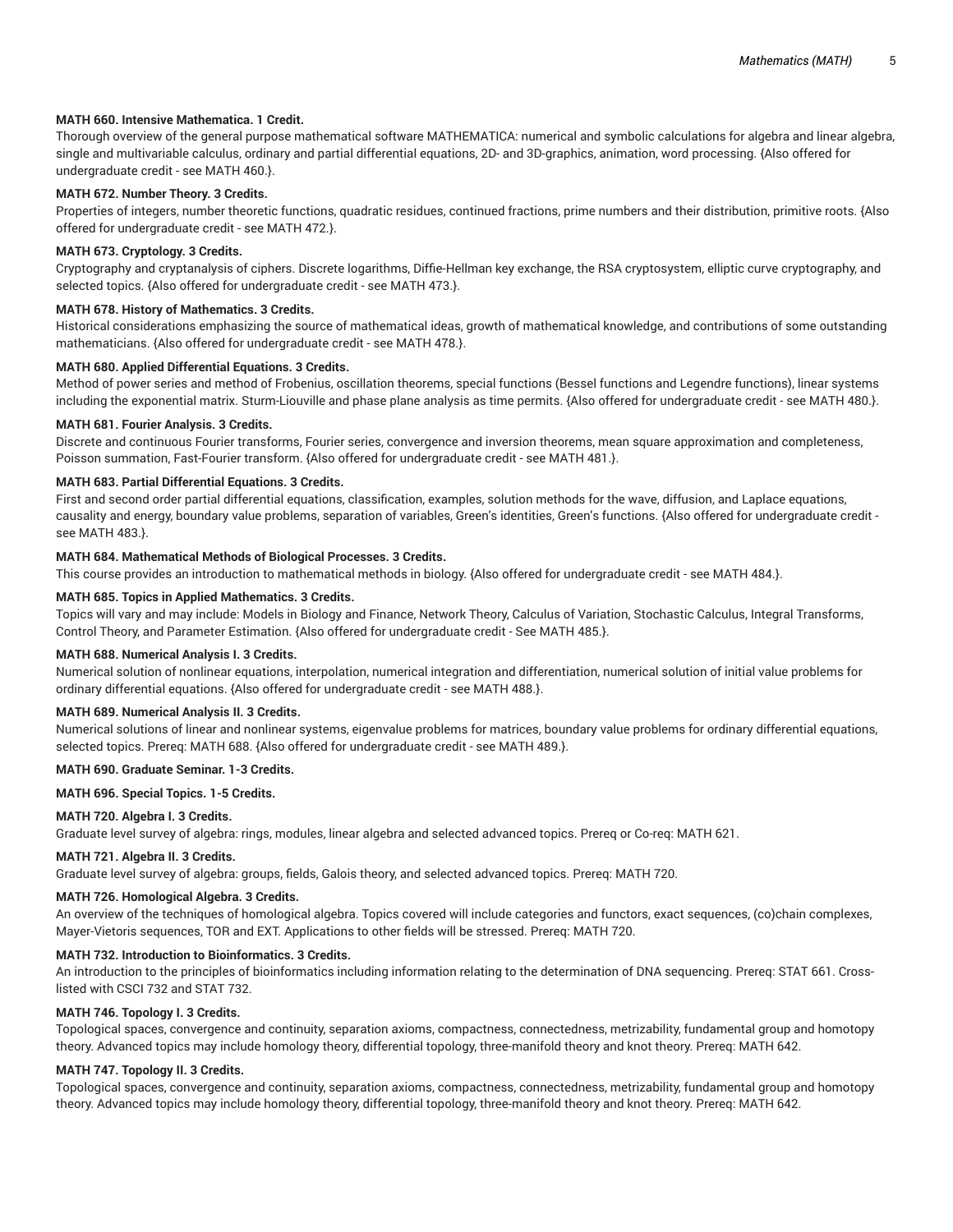# **MATH 750. Analysis. 3 Credits.**

Lebesgue and general measure and integration theory, differentiation, product spaces, metric spaces, elements of classical Banach spaces, Hilbert spaces, and selected advanced topics. Prereq: MATH 650.

# **MATH 752. Complex Analysis. 3 Credits.**

Analytic and harmonic functions, power series, conformal mapping, contour integration and the calculus of residues, analytic continuation, meromorphic and entire functions, and selected topics. Prereq: MATH 652.

## **MATH 754. Functional Analysis. 3 Credits.**

Normed spaces, linear maps, Hahn-Banach Theorem and other fundamental theorems, conjugate spaces and weak topology, adjoint operators, Hilbert spaces, spectral theory, and selected topics. Prereq: MATH 750.

## **MATH 756. Harmonic Analysis. 3 Credits.**

A survey of Harmonic analysis including: Lp spaces; Fourier Series; Fourier transform; Hilbert transform; and special selected topics. Prereq: MATH 750.

## **MATH 760. Ordinary Differential Equations I. 3 Credits.**

Existence, uniqueness, and extensibility of solutions to initial value problems, linear systems, stability, oscillation, boundary value problems, and selected advanced topics. Prereq: MATH 650 or MATH 680.

#### **MATH 782. Mathematical Methods in Physics I. 3 Credits.**

Review of practical mathematical methods routinely used by physicists, including applications. Focus on differential equations, variational principles, and other selected topics. Cross-listed with PHYS 752.

## **MATH 783. Mathematical Methods in Physics II. 3 Credits.**

Tensor analysis, matrices and group theory, special relativity, integral equations and transforms, and selected advanced topics. Prereq: MATH 629 and MATH 652. Cross-listed with PHYS 753.

# **MATH 784. Partial Differential Equations I. 3 Credits.**

Classification in elliptic, parabolic, hyperbolic type; existence and uniqueness for second order equations; Green's functions, and integral representations; characteristics, nonlinear phenomena. Prereq: MATH 650 or MATH 683.

# **MATH 790. Graduate Seminar. 1-3 Credits.**

# **MATH 791. Temporary/Trial Topics. 1-5 Credits.**

### **MATH 793. Individual Study/Tutorial. 1-5 Credits.**

**MATH 796. Special Topics. 1-5 Credits.**

**MATH 797. Master's Paper. 1-3 Credits.**

**MATH 798. Master's Thesis. 1-10 Credits.**

# **MATH 810. Research in the Teaching of University Mathematics. 3 Credits.**

This course will cover fundamental topics in mathematics education research including: research design, fundamental research areas, and the interconnection between research and classroom practices.

#### **MATH 824. Topics in Commutative Algebra. 3 Credits.**

Topics vary each time the course is offered and may include: dimension theory, integral dependence, factorization, regular rings, Cohen-Macaulay rings, Gorenstein rings. May be repeated for credit with change in subtopic. Prereq: MATH 720.

#### **MATH 825. Theory Of Rings. 3 Credits.**

The ideal theory of commutative rings, structure of (non-commutative) rings, and selected advanced topics. Prereq: MATH 720.

#### **MATH 830. Graph Theory. 3 Credits.**

Graduate-level survey of graph theory: paths, connectivity, trees, cycles, planarity, genus, Eulerian graphs, Hamiltonian graphs, factorizations, tournaments, embedding, isomorphism, subgraphs, colorings, Ramsey theory, girth. Prereq: MATH 630.

# **MATH 836. Discrete Mathematics. 3 Credits.**

Combinatorial reasoning, generating functions, inversion formulae. Topics may include design theory, finite geometry, Ramsey theory, and coding theory. Advanced topics may include cryptography, combinatorial group theory, combinatorial number theory, algebraic combinatorics, (0,1)-matrices, and finite geometry. Prereq: MATH 636.

# **MATH 849. Topics in Geometry & Topology. 3 Credits.**

Advanced topics in Geometry and/or Topology. Topics vary but may include: differential geometry, K-theory, knot theory, or noncommutative geometry. May be repeated for credit with change in subtopic. Prereq: MATH 642, MATH 643.

# **MATH 856. Dynamical Systems. 3 Credits.**

A study of basic notions of topological and symbolic dynamics. Introduction to measurable dynamics and ergodic theory. Ergodicity, mixing and entropy of dynamical systems. Prereq: MATH 750.